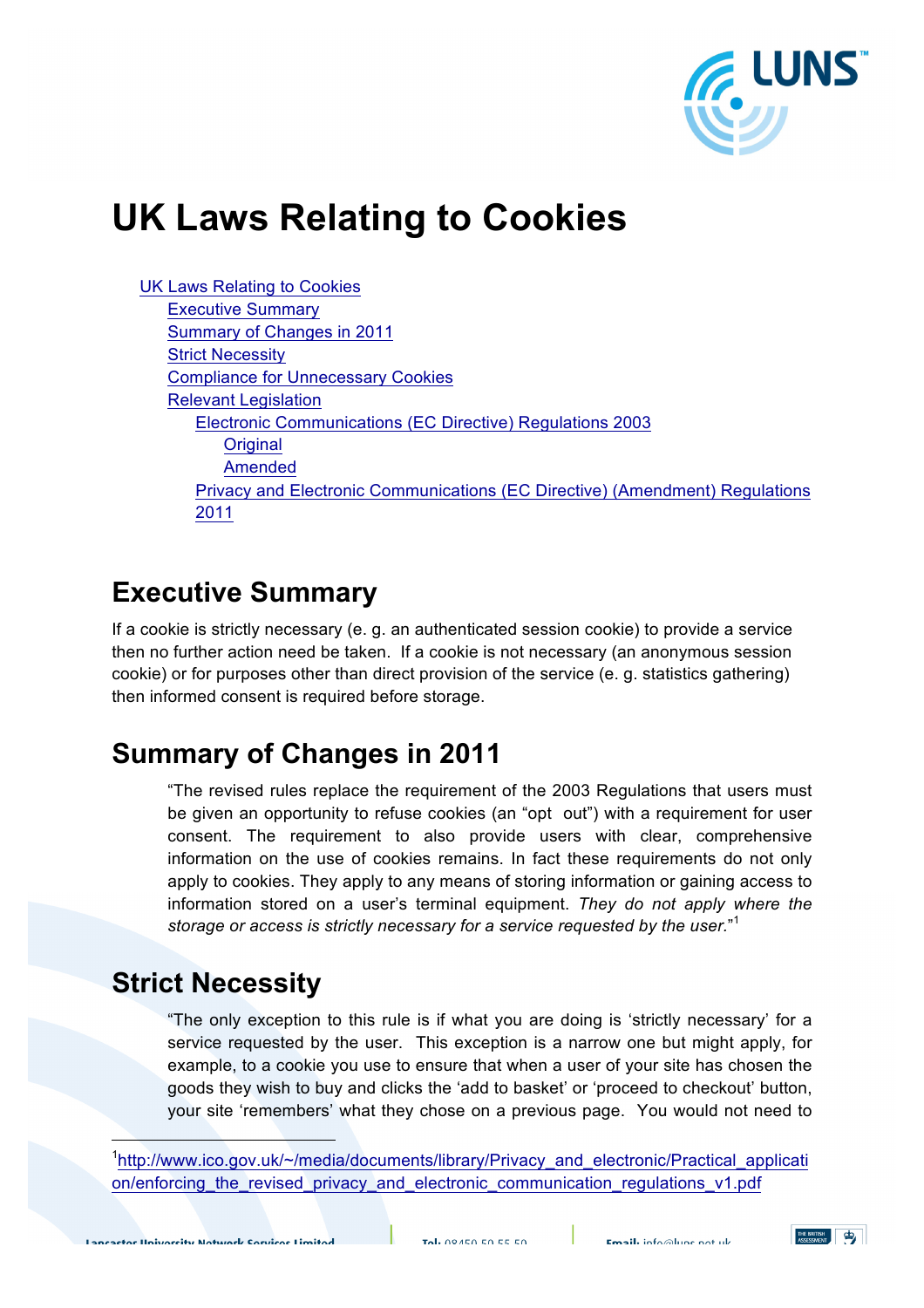

get consent for this type of activity. This exception needs to be interpreted quite narrowly because the use of the phrase "strictly necessary" means its application has to be limited to a small range of activities and because your use of the cookie must be related to the service requested by the user. Indeed, the relevant recital in the Directive on which these Regulations are based refers to services "explicitly requested" by the user. As a result our interpretation of this exception therefore has to bear in mind the narrowing effect of the word "explicitly". The exception would not apply, for example, just because you have decided that your website is more attractive if you remember users' preferences or if you decide to use a cookie to collect statistical information about the use of your website."<sup>2</sup>

### **Compliance for Unnecessary Cookies**

Executive summary:

- tell people how you use cookies, and
- obtain consent before storing or retrieving cookies.

For an in-depth discussion relating to mechanisms and enforcement see:

http://www.ico.gov.uk/~/media/documents/library/Privacy\_and\_electronic/Practical\_applicatio n/advice\_on\_the\_new\_cookies\_regulations.pdf

### **Relevant Legislation**

#### **Electronic Communications (EC Directive) Regulations 2003**

#### **Original**

**6.**—(1) Subject to paragraph (4), a person shall not use an electronic communications network to store information, or to gain access to information stored, in the terminal equipment of a subscriber or user unless the requirements of paragraph (2) are met.

(2) The requirements are that the subscriber or user of that terminal equipment—

(a) is provided with clear and comprehensive information about the purposes of the storage of, or access to, that information; and

(b) is given the opportunity to refuse the storage of or access to that information.

(3) Where an electronic communications network is used by the same person to store or access information in the terminal equipment of a subscriber or user on more than one occasion, it is sufficient for the purposes of this

 $\overline{2}$ <sup>2"</sup>Does this consent rule apply to every type of cookie?"

http://www.ico.gov.uk/~/media/documents/library/Privacy\_and\_electronic/Practical\_applicatio n/advice\_on\_the\_new\_cookies\_regulations.pdf

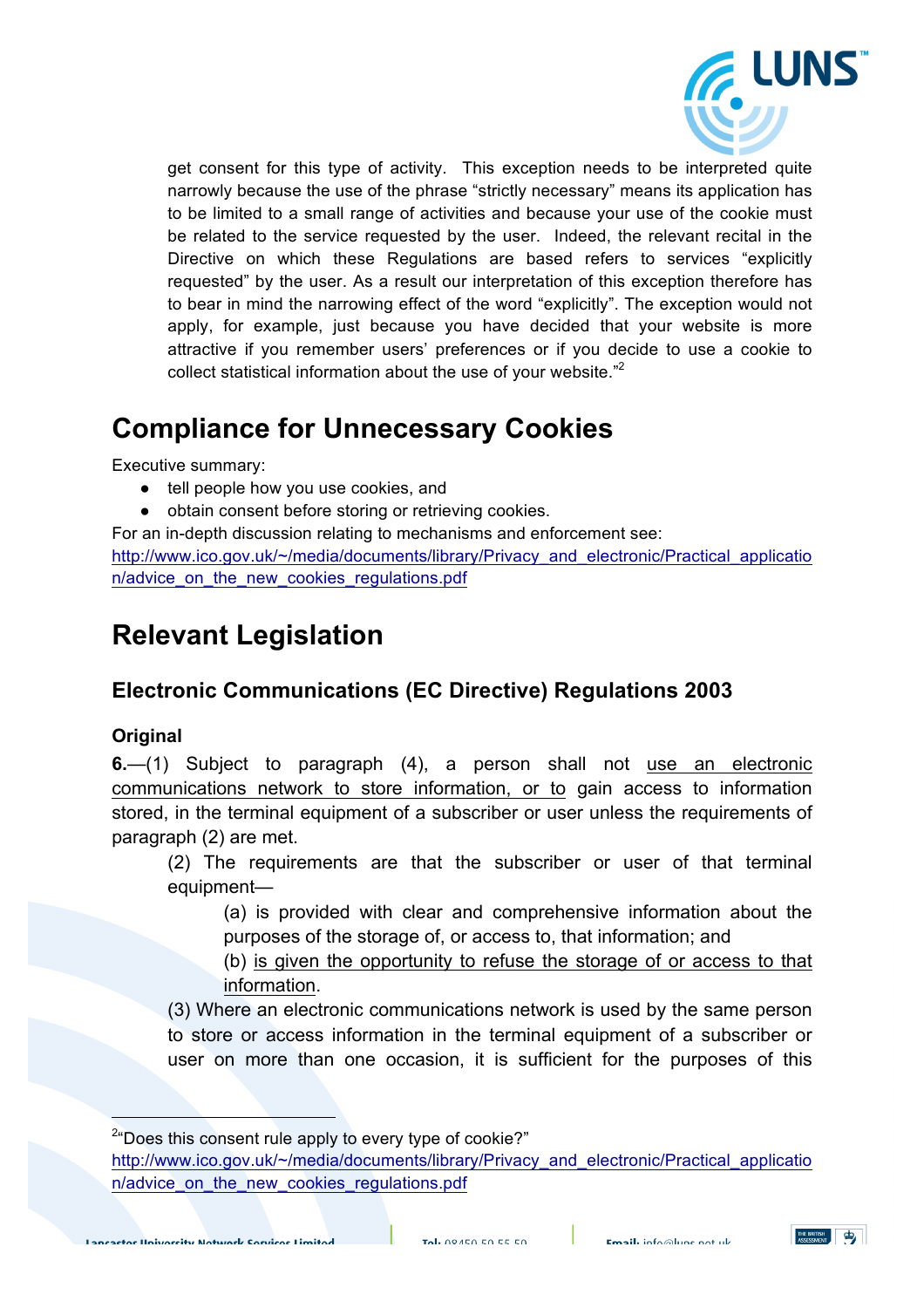

regulation that the requirements of paragraph (2) are met in respect of the initial use.

(4) Paragraph (1) shall not apply to the technical storage of, or access to, information—

(a) for the sole purpose of carrying out or facilitating the transmission of a communication over an electronic communications network; or

(b) where such storage or access is strictly necessary for the provision of an information society service requested by the subscriber or user.

#### **Amended**

**6.**—(1) Subject to paragraph (4), a person shall not store or gain access to information stored, in the terminal equipment of a subscriber or user unless the requirements of paragraph (2) are met.

(2) The requirements are that the subscriber or user of that terminal equipment—

(a) is provided with clear and comprehensive information about the purposes of the storage of, or access to, that information; and

(b) has given his or her consent.

(3) Where an electronic communications network is used by the same person to store or access information in the terminal equipment of a subscriber or user on more than one occasion, it is sufficient for the purposes of this regulation that the requirements of paragraph (2) are met in respect of the initial use.

(3A) For the purposes of paragraph (2), consent may be signified by a subscriber who amends or sets controls on the internet browser which the subscriber uses or by using another application or programme to signify consent.<sup>3</sup>

(4) Paragraph (1) shall not apply to the technical storage of, or access to, information—

(a) for the sole purpose of carrying out the transmission of a communication over an electronic communications network; or

(b) where such storage or access is strictly necessary for the provision of an information society service requested by the subscriber or user.

#### **Privacy and Electronic Communications (EC Directive) (Amendment) Regulations 2011**

 3  $3$ However, see "I have heard that browser settings can be used to indicate consent – can I rely on that?" from

http://www.ico.gov.uk/~/media/documents/library/Privacy\_and\_electronic/Practical\_applicatio n/advice\_on\_the\_new\_cookies\_regulations.pdf